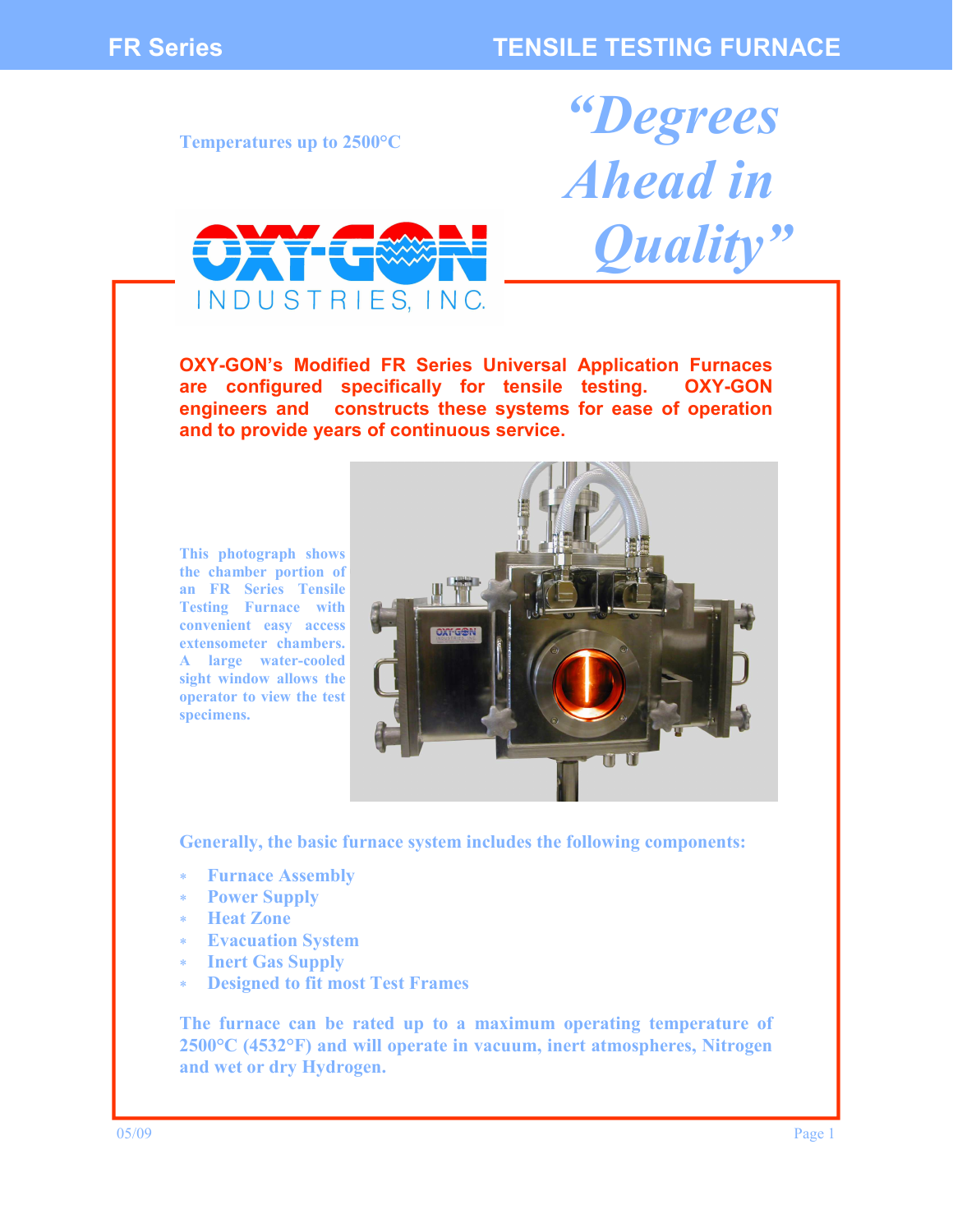

# **REFRACTORY METAL HEAT ZONE:**

**This photograph shows the refractory metal heat zone of an FR Series Universal Application Furnace used for tensile testing. The top pull rod is movable while the bottom pull rod remains stationary. The chamber is mounted into a commercially available testing apparatus.** 



# **GRAPHITE HEAT ZONE:**

**This photograph shows the chamber portion of an FR Series Tensile Testing Furnace with a graphite heat zone. Water-cooled grips hold the test specimen.** 

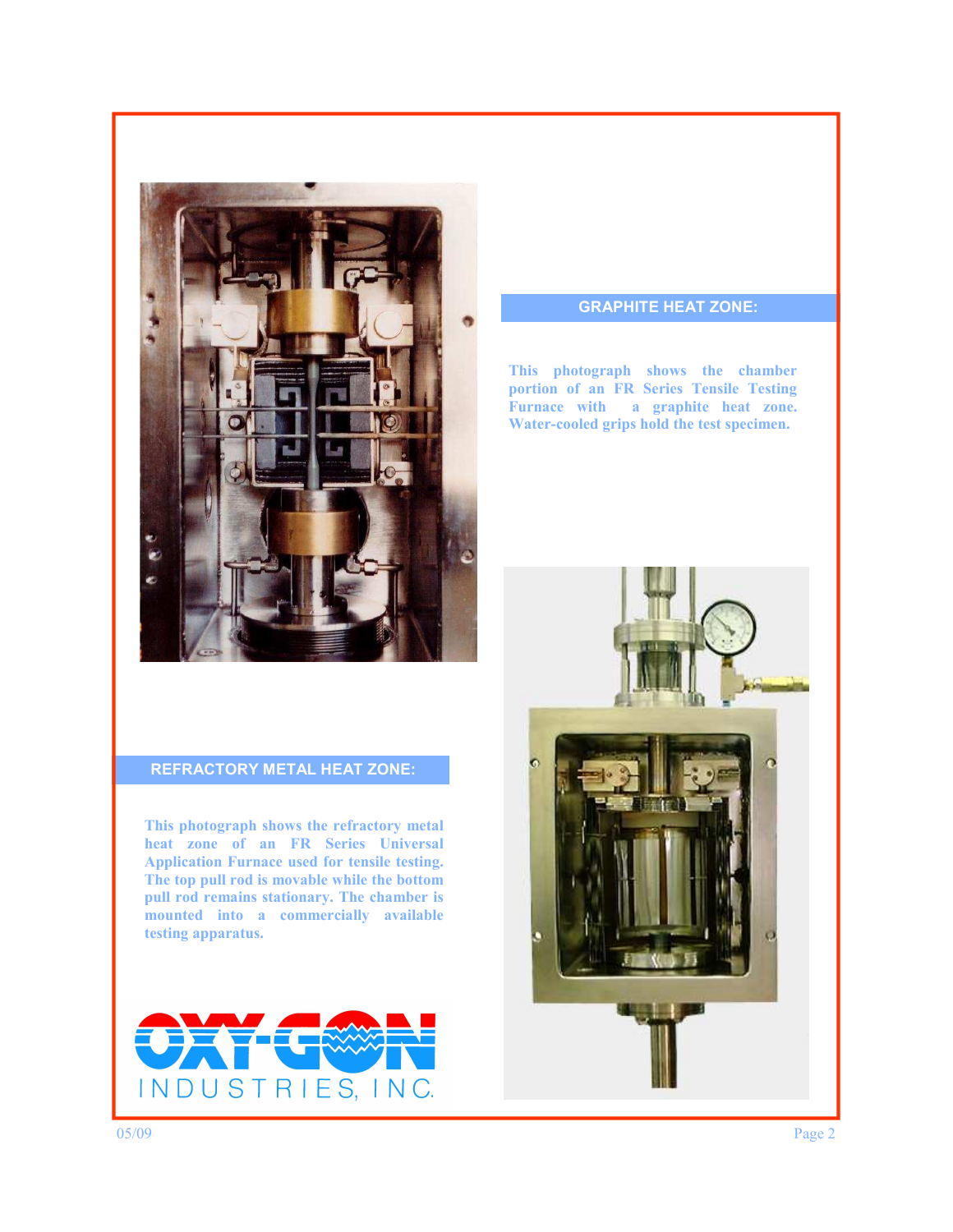# **DETAILS:**



**Metal Heat Zone– Split Shield Pack** 



**Graphite Heat Zone for Compression Load Testing** 



**Standard Series FR Universal Application Furnace** 



**Tungsten Mesh Heating Element for 2500°C**